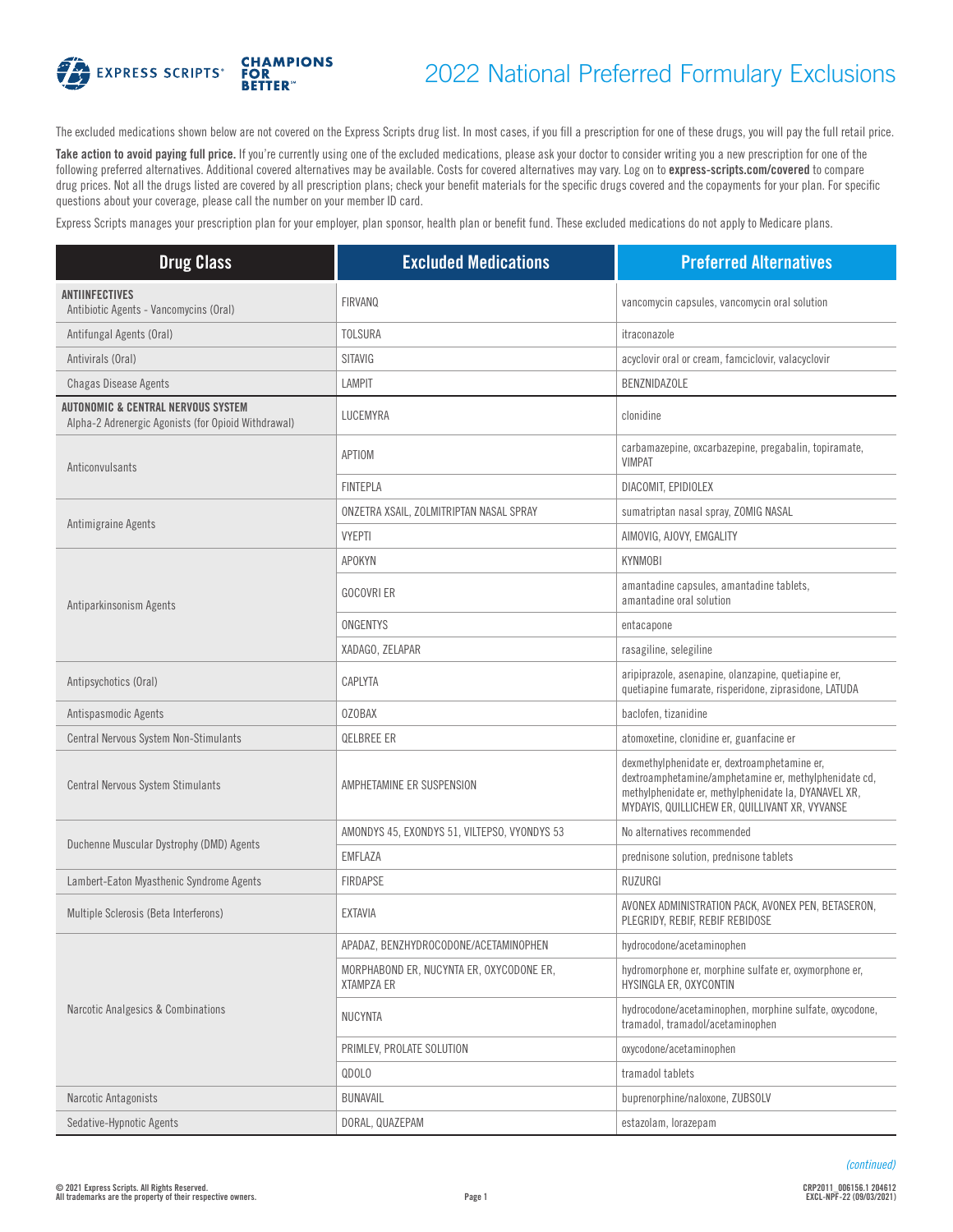| <b>Drug Class</b>                                                                                                               | <b>Excluded Medications</b>                                                     | <b>Preferred Alternatives</b>                                                                                                                                                                                                            |
|---------------------------------------------------------------------------------------------------------------------------------|---------------------------------------------------------------------------------|------------------------------------------------------------------------------------------------------------------------------------------------------------------------------------------------------------------------------------------|
| <b>AUTONOMIC &amp; CENTRAL NERVOUS SYSTEM (continued)</b><br>Selective Serotonin Reuptake Inhibitors (SSRIs)<br>Antidepressants | PEXEVA, VIIBRYD                                                                 | citalopram, escitalopram, fluoxetine, fluvoxamine,<br>paroxetine, sertraline                                                                                                                                                             |
| Serotonin/Norepinephrine Reuptake Inhibitor<br>Antidepressants                                                                  | DRIZALMA SPRINKLE                                                               | desvenlafaxine er, duloxetine, venlafaxine er, FETZIMA                                                                                                                                                                                   |
| <b>Transmucosal Fentanyl Analgesics</b>                                                                                         | FENTANYL CITRATE BUCCAL TABLETS, FENTORA,<br>LAZANDA, SUBSYS                    | fentanyl citrate lozenges                                                                                                                                                                                                                |
| Miscellaneous Antidepressants                                                                                                   | <b>SPRAVATO</b>                                                                 | olanzapine/fluoxetine, bupropion, desvenlafaxine er,<br>duloxetine, escitalopram, mirtazapine, sertraline                                                                                                                                |
| CARDIOVASCULAR                                                                                                                  | EPANED                                                                          | enalapril                                                                                                                                                                                                                                |
| <b>ACE Inhibitors</b>                                                                                                           | QBRELIS                                                                         | lisinopril                                                                                                                                                                                                                               |
|                                                                                                                                 | EDARBI                                                                          | candesartan, irbesartan, losartan, olmesartan, telmisartan,<br>valsartan                                                                                                                                                                 |
| Angiotensin Receptor Blockers (ARBs) and Combinations                                                                           | EDARBYCLOR                                                                      | candesartan/hydrochlorothiazide,<br>irbesartan/hydrochlorothiazide, losartan/hydrochlorothiazide,<br>olmesartan/hydrochlorothiazide,<br>telmisartan/hydrochlorothiazide,<br>valsartan/hydrochlorothiazide, chlorthalidone plus valsartan |
| Anticoagulants                                                                                                                  | PRADAXA, SAVAYSA                                                                | ELIQUIS, XARELTO                                                                                                                                                                                                                         |
|                                                                                                                                 | <b>BYSTOLIC</b>                                                                 | atenolol, carvedilol, metoprolol succinate                                                                                                                                                                                               |
| <b>Beta Blockers &amp; Combinations</b>                                                                                         | <b>DUTOPROL</b>                                                                 | metoprolol tartrate/hydrochlorothiazide,<br>metoprolol succinate er plus hydrochlorothiazide                                                                                                                                             |
|                                                                                                                                 | INDERAL XL, INNOPRAN XL                                                         | propranolol er                                                                                                                                                                                                                           |
|                                                                                                                                 | KAPSPARGO SPRINKLE                                                              | metoprolol succinate                                                                                                                                                                                                                     |
| <b>Calcium Channel Blockers</b>                                                                                                 | <b>CONJUPRI</b>                                                                 | amlodipine, felodipine er, nifedipine er, nisoldipine                                                                                                                                                                                    |
|                                                                                                                                 | KATERZIA                                                                        | amlodipine                                                                                                                                                                                                                               |
| <b>HMG &amp; Cholesterol Inhibitor Combinations</b>                                                                             | ALTOPREV, EZALLOR SPRINKLE                                                      | atorvastatin, fluvastatin er, lovastatin, pravastatin,<br>rosuvastatin, simvastatin tablets, LIVALO                                                                                                                                      |
| <b>PCSK9 Inhibitors</b>                                                                                                         | PRALUENT                                                                        | <b>REPATHA</b>                                                                                                                                                                                                                           |
| Miscellaneous Cardiovascular Agents                                                                                             | CORLANOR                                                                        | atenolol, bisoprolol, carvedilol, metoprolol succinate,<br>metoprolol tartrate, propranolol                                                                                                                                              |
| DERMATOLOGICAL<br>Agents for Hyperhidrosis                                                                                      | <b>DRYSOL</b>                                                                   | Over-the-Counter aluminum chloride containing products                                                                                                                                                                                   |
| Oral Agents for Acne                                                                                                            | DORYX DR 80 MG, DORYX MPC,<br>DOXYCYCLINE HYCLATE DR 80 MG                      | doxycycline hyclate, doxycycline monohydrate                                                                                                                                                                                             |
|                                                                                                                                 | MINOCYCLINE ER CAPSULES, XIMINO                                                 | minocycline er tablets                                                                                                                                                                                                                   |
| Rosacea Agents (Oral)                                                                                                           | DOXYCYCLINE 40 MG CAPSULES                                                      | doxycycline hyclate, doxycycline monohydrate                                                                                                                                                                                             |
| Rosacea Agents (Topical)                                                                                                        | <b>ZILXI</b>                                                                    | azelaic acid, metronidazole, sodium sulfacetamide/sulfur,<br><b>FINACEA</b>                                                                                                                                                              |
|                                                                                                                                 | <b>CLENIA PLUS</b>                                                              | sodium sulfacetamide/sulfur                                                                                                                                                                                                              |
| <b>Topical Agents for Acne</b>                                                                                                  | CLINDAGEL,<br>CLINDAMYCIN PHOSPHATE 1% GEL (BY OCEANSIDE)                       | clindamycin phosphate gel, erythromycin gel                                                                                                                                                                                              |
|                                                                                                                                 | EPIDUO FORTE                                                                    | adapalene/benzoyl peroxide                                                                                                                                                                                                               |
|                                                                                                                                 | TAZAROTENE FOAM                                                                 | tazarotene cream, TAZORAC GEL                                                                                                                                                                                                            |
|                                                                                                                                 | <b>VELTIN</b>                                                                   | clindamycin/benzoyl peroxide, clindamycin/tretinoin,<br>erythromycin/benzoyl peroxide, ONEXTON                                                                                                                                           |
|                                                                                                                                 | WINLEVI                                                                         | clindamycin phosphate gel, clindamycin/tretinoin,<br>erythromycin gel, tretinoin, ONEXTON                                                                                                                                                |
| Topical Agents for Actinic Keratosis                                                                                            | CARAC, FLUOROURACIL 0.5% CREAM,<br>IMIQUIMOD 3.75% CREAM PUMP, KLISYRI, ZYCLARA | diclofenac 3% gel, fluorouracil 2% solution,<br>fluorouracil 5% cream, imiquimod 5% cream                                                                                                                                                |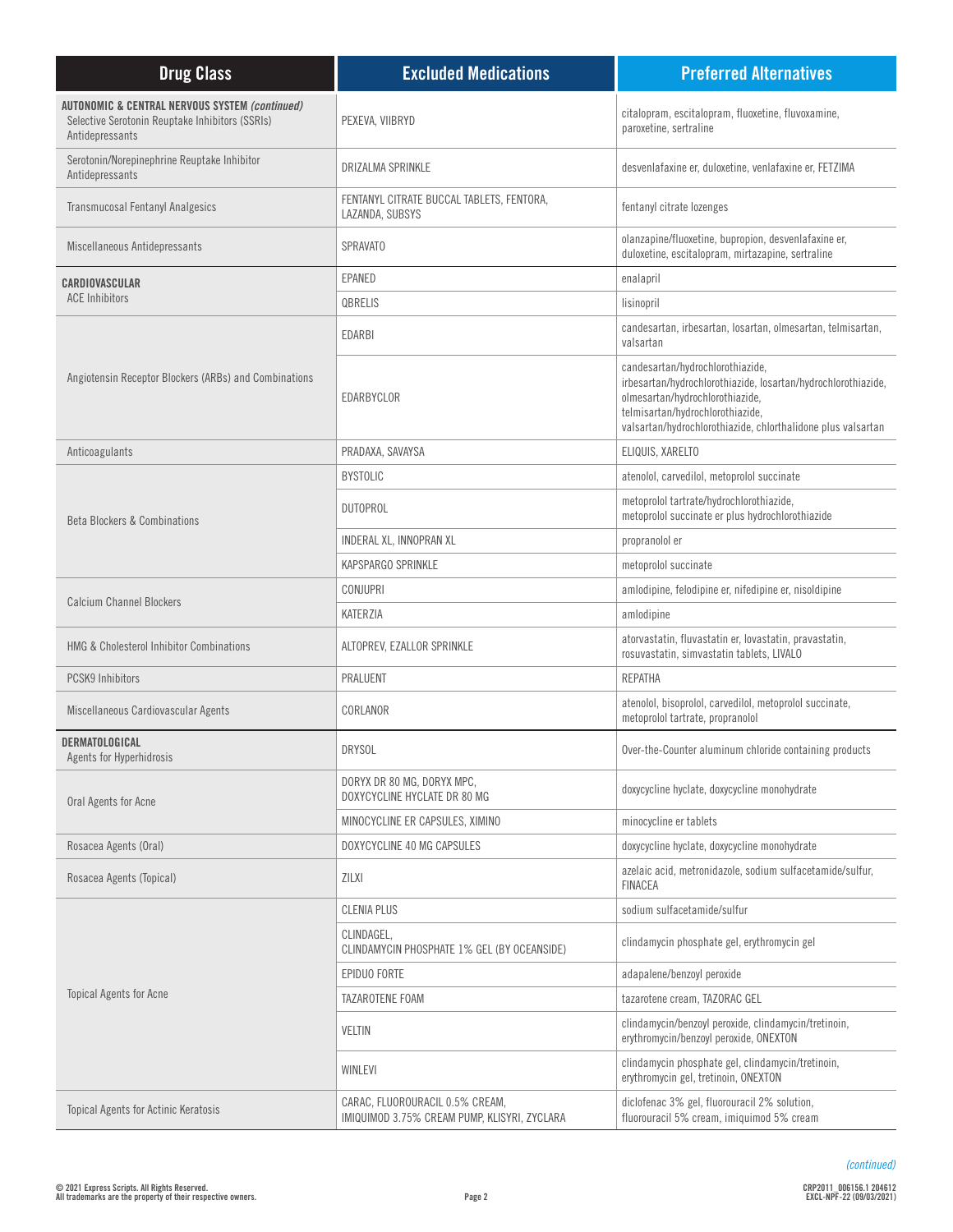| <b>Drug Class</b>                                                                                             | <b>Excluded Medications</b>                                                                                                                     | <b>Preferred Alternatives</b>                                                                                                                                                                                                                                                                                                                                  |
|---------------------------------------------------------------------------------------------------------------|-------------------------------------------------------------------------------------------------------------------------------------------------|----------------------------------------------------------------------------------------------------------------------------------------------------------------------------------------------------------------------------------------------------------------------------------------------------------------------------------------------------------------|
| DERMATOLOGICAL (continued)<br><b>Topical Agents for Plaque Psoriasis</b>                                      | WYNZORA                                                                                                                                         | betamethasone dipropionate, calcipotriene,<br>calcipotriene/betamethasone dipropionate,<br>clobetasol propionate, diflorasone diacetate, ENSTILAR                                                                                                                                                                                                              |
| <b>Topical Antifungals</b>                                                                                    | ECOZA, LULICONAZOLE, SULCONAZOLE, XOLEGEL                                                                                                       | ciclopirox, econazole, ketoconazole, naftifine, oxiconazole                                                                                                                                                                                                                                                                                                    |
|                                                                                                               | CLOCORTOLONE                                                                                                                                    | betamethasone valerate, fluocinolone acetonide,<br>triamcinolone acetonide                                                                                                                                                                                                                                                                                     |
| <b>Topical Corticosteroids</b>                                                                                | <b>IMPEKLO</b>                                                                                                                                  | betamethasone dipropionate, clobetasol, desonide,<br>desoximetasone, diflorasone, fluocinonide, halcinonide,<br>halobetasol, mometasone, triamcinolone                                                                                                                                                                                                         |
|                                                                                                               | <b>VERDESO FOAM</b>                                                                                                                             | desonide 0.05% cream/lotion/ointment,<br>desoximetasone 0.25% cream/ointment                                                                                                                                                                                                                                                                                   |
| Vitamin D Analogs (Topical)                                                                                   | CALCIPOTRIENE FOAM, SORILUX                                                                                                                     | calcipotriene, calcitriol                                                                                                                                                                                                                                                                                                                                      |
|                                                                                                               | ALCORTIN A                                                                                                                                      | hydrocortisone, mupirocin                                                                                                                                                                                                                                                                                                                                      |
| Miscellaneous Topical Dermatological Agents                                                                   | LIDOCAINE/TETRACAINE, PLIAGLIS                                                                                                                  | lidocaine cream, lidocaine/prilocaine cream                                                                                                                                                                                                                                                                                                                    |
|                                                                                                               | TRI-LUMA                                                                                                                                        | fluocinolone acetonide, hydroquinone, tretinoin                                                                                                                                                                                                                                                                                                                |
| <b>DIABETES</b><br>Blood Glucose Meters & Test Strips                                                         | ASCENSIA (CONTOUR)<br>ROCHE (ACCU-CHEK)<br>TRIVIDIA (TRUETEST, TRUETRACK)<br>ALL OTHER METERS & TEST STRIPS<br>THAT ARE NOT LISTED AS PREFERRED | FREESTYLE KITS/METERS: FREESTYLE FREEDOM, FREESTYLE<br>FREEDOM LITE, FREESTYLE INSULINX, FREESTYLE LITE<br>FREESTYLE TEST STRIPS: FREESTYLE, FREESTYLE INSULINX,<br><b>FREESTYLE LITE</b><br>ONETOUCH KITS/METERS: ULTRA2, ULTRAMINI, VERIO,<br><b>VERIO FLEX</b><br>ONETOUCH TEST STRIPS: ULTRA, VERIO<br>PRECISION XTRA METERS, TEST STRIPS, B-KETONE STRIPS |
|                                                                                                               | ALOGLIPTIN, NESINA, ONGLYZA, TRADJENTA                                                                                                          | JANUVIA                                                                                                                                                                                                                                                                                                                                                        |
| Dipeptidyl Peptidase-4 (DPP-4) Inhibitors & Combinations                                                      | ALOGLIPTIN/METFORMIN, JENTADUETO, JENTADUETO XR,<br>KAZANO, KOMBIGLYZE XR                                                                       | JANUMET, JANUMET XR                                                                                                                                                                                                                                                                                                                                            |
|                                                                                                               | ALOGLIPTIN/PIOGLITAZONE                                                                                                                         | pioglitazone plus JANUVIA                                                                                                                                                                                                                                                                                                                                      |
| Dipeptidyl Peptidase-4 (DPP-4) Inhibitors/Sodium Glucose<br>Co-Transporter-2 (SGLT-2) Inhibitors Combinations | QTERN                                                                                                                                           | GLYXAMBI, STEGLUJAN                                                                                                                                                                                                                                                                                                                                            |
| Glucagon-Like Peptide-1 Agonists                                                                              | ADLYXIN, VICTOZA                                                                                                                                | BYDUREON, BYETTA, OZEMPIC, TRULICITY                                                                                                                                                                                                                                                                                                                           |
| Insulins‡                                                                                                     | ADMELOG, AFREZZA, APIDRA, FIASP, INSULIN ASPART,<br>INSULIN ASPART PROTAMINE, INSULIN LISPRO, NOVOLOG,<br>RELION NOVOLOG                        | HUMALOG, LYUMJEV                                                                                                                                                                                                                                                                                                                                               |
|                                                                                                               | NOVOLIN, RELION NOVOLIN                                                                                                                         | HUMULIN                                                                                                                                                                                                                                                                                                                                                        |
|                                                                                                               | SEMGLEE                                                                                                                                         | LANTUS, LEVEMIR, TOUJEO, TRESIBA                                                                                                                                                                                                                                                                                                                               |
| Sodium Glucose Co-Transporter-2 (SGLT-2) Inhibitors &                                                         | INVOKAMET, INVOKAMET XR                                                                                                                         | SEGLUROMET, SYNJARDY, SYNJARDY XR, XIGDUO XR                                                                                                                                                                                                                                                                                                                   |
| Combinations                                                                                                  | INVOKANA                                                                                                                                        | FARXIGA, JARDIANCE, STEGLATRO                                                                                                                                                                                                                                                                                                                                  |
| <b>EAR/NOSE</b><br><b>Nasal Steroids</b>                                                                      | BECONASE AQ, OMNARIS, QNASL, ZETONNA                                                                                                            | flunisolide, fluticasone, mometasone                                                                                                                                                                                                                                                                                                                           |
| Otic Fluoroquinolone Antibiotics                                                                              | CIPRO HC, CIPROFLOXACIN/FLUOCINOLONE OTIC, OTOVEL                                                                                               | ciprofloxacin/dexamethasone otic                                                                                                                                                                                                                                                                                                                               |
| <b>ENDOCRINE</b><br><b>Cushing's Agents</b>                                                                   | <b>ISTURISA</b>                                                                                                                                 | SIGNIFOR                                                                                                                                                                                                                                                                                                                                                       |
| Gonadotropin-Releasing Hormone (GnRH) Analogs<br>(for Central Precocious Puberty)                             | <b>FENSOLVI</b>                                                                                                                                 | LUPRON DEPOT-PED, TRIPTODUR                                                                                                                                                                                                                                                                                                                                    |
| <b>Growth Hormones</b>                                                                                        | HUMATROPE, NUTROPIN AQ NUSPIN, OMNITROPE,<br>SAIZEN, SAIZENPREP, ZOMACTON                                                                       | GENOTROPIN, NORDITROPIN FLEXPRO                                                                                                                                                                                                                                                                                                                                |
|                                                                                                               | BYNFEZIA                                                                                                                                        | octreotide                                                                                                                                                                                                                                                                                                                                                     |
| Somatostatin Analogs                                                                                          | MYCAPSSA, SANDOSTATIN LAR DEPOT                                                                                                                 | SOMATULINE DEPOT                                                                                                                                                                                                                                                                                                                                               |
|                                                                                                               | SIGNIFOR LAR                                                                                                                                    | For Acromegaly: SOMATULINE DEPOT<br>For Cushing's Disease: SIGNIFOR                                                                                                                                                                                                                                                                                            |
| <b>Testosterone Products</b>                                                                                  | AVEED                                                                                                                                           | testosterone cypionate, testosterone enanthate                                                                                                                                                                                                                                                                                                                 |

*‡ Please note that product placement is subject to change throughout the year based upon changes in market dynamics.*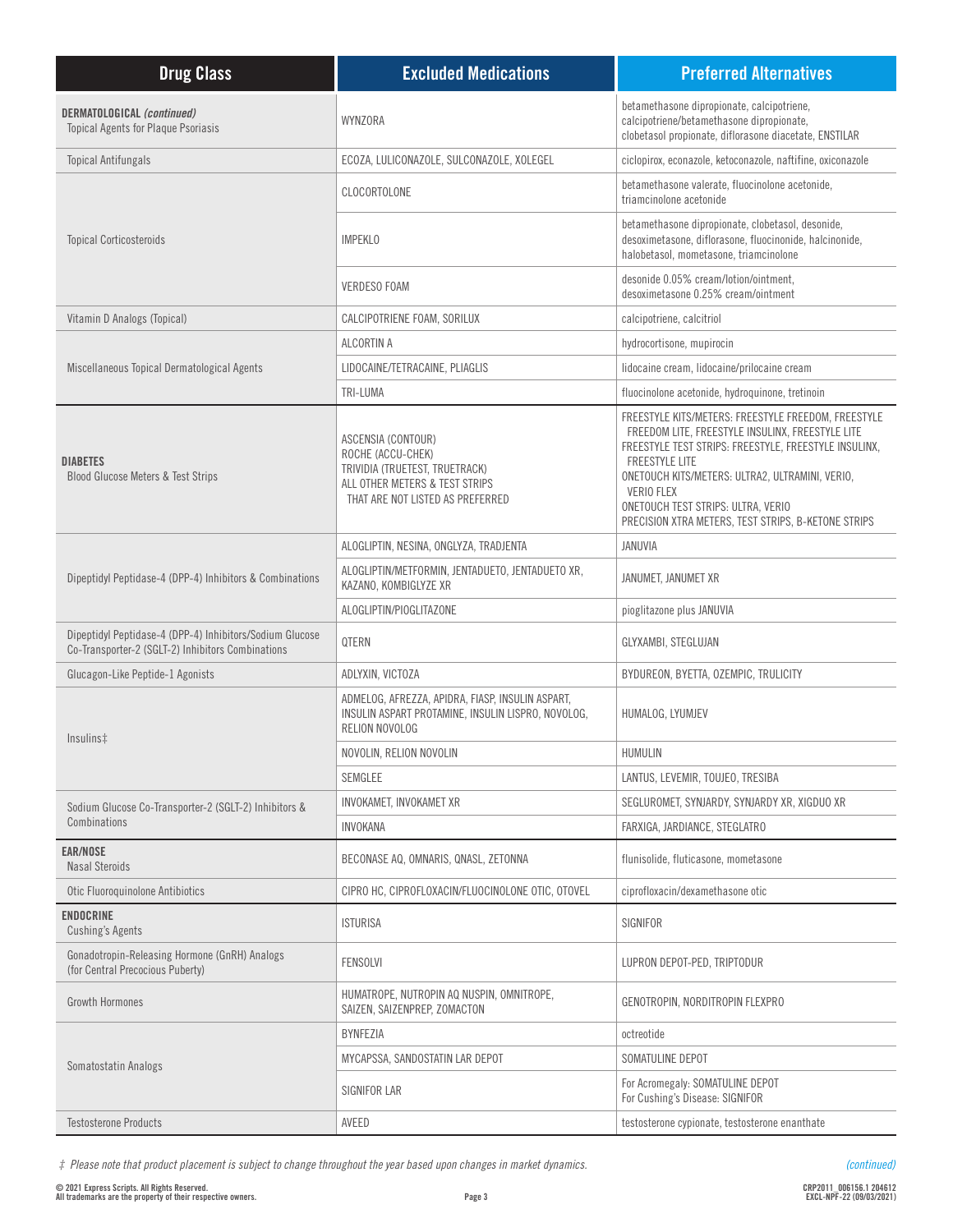| <b>Drug Class</b>                                                                                           | <b>Excluded Medications</b>                                                                                            | <b>Preferred Alternatives</b>                                                                                                                                                     |
|-------------------------------------------------------------------------------------------------------------|------------------------------------------------------------------------------------------------------------------------|-----------------------------------------------------------------------------------------------------------------------------------------------------------------------------------|
| <b>ENDOCRINE</b> (continued)<br><b>Thyroid Replacement Therapy</b>                                          | LEVOTHYROXINE CAPSULES, THYQUIDITY,<br>TIROSINT, TIROSINT-SOL                                                          | levothyroxine tablets                                                                                                                                                             |
| Miscellaneous Endocrine Agents                                                                              | KORLYM                                                                                                                 | ketoconazole, LYSODREN, SIGNIFOR                                                                                                                                                  |
| GASTROINTESTINAL<br>Antidiarrheal Agents                                                                    | <b>MYTESI</b>                                                                                                          | diphenoxylate/atropine, loperamide                                                                                                                                                |
|                                                                                                             | AKYNZEO CAPSULES                                                                                                       | granisetron, ondansetron, aprepitant, VARUBI TABLETS                                                                                                                              |
| Antiemetics (Oral)                                                                                          | <b>EMEND POWDER PACKETS</b>                                                                                            | aprepitant, VARUBI TABLETS                                                                                                                                                        |
| <b>Bowel Evacuants</b>                                                                                      | CLENPIQ, GOLYTELY PACKETS, OSMOPREP, PLENVU,<br>SUPREP, SUTAB                                                          | peg-electrolyte solution (high and low volume generics)                                                                                                                           |
| Corticosteroids (Rectal Formulations)                                                                       | CORTIFOAM                                                                                                              | hydrocortisone enema, UCERIS FOAM                                                                                                                                                 |
| <b>Gallstone Dissolution Agents</b>                                                                         | <b>RELTONE</b>                                                                                                         | ursodiol                                                                                                                                                                          |
| Gastroparesis Agents                                                                                        | GIMOTI                                                                                                                 | No alternatives recommended                                                                                                                                                       |
| Helicobacter Pylori Agents                                                                                  | HELIDAC, PYLERA                                                                                                        | lansoprazole/amoxicillin/clarithromycin, TALICIA                                                                                                                                  |
| <b>Hemorrhoidal Preparations</b>                                                                            | PROCTOFOAM-HC                                                                                                          | pramoxine/hydrocortisone                                                                                                                                                          |
| <b>Inflammatory Bowel Agents</b>                                                                            | <b>DIPENTUM</b>                                                                                                        | balsalazide disodium, mesalamine dr, mesalamine er,<br>sulfasalazine, PENTASA                                                                                                     |
| Irritable Bowel Syndrome & Chronic Constipation Agents                                                      | AMITIZA, LUBIPROSTONE                                                                                                  | LINZESS, TRULANCE                                                                                                                                                                 |
| Pancreatic Enzymes                                                                                          | PERTZYE                                                                                                                | CREON, PANCREAZE, ZENPEP                                                                                                                                                          |
| Proton Pump Inhibitors                                                                                      | ACIPHEX SPRINKLE, DEXILANT, ESOMEPRAZOLE STRONTIUM,<br>NEXIUM PACKETS, PRILOSEC SUSPENSION,<br>RABEPRAZOLE DR SPRINKLE | esomeprazole magnesium, lansoprazole, omeprazole,<br>pantoprazole, rabeprazole                                                                                                    |
| HEMATOLOGICAL<br><b>Antiplatelet Agents</b>                                                                 | ASPIRIN/OMEPRAZOLE DR, YOSPRALA DR                                                                                     | aspirin plus omeprazole, esomeprazole, lansoprazole,<br>pantoprazole or rabeprazole                                                                                               |
| <b>Erythropoiesis-Stimulating Agents</b>                                                                    | ARANESP, EPOGEN, MIRCERA                                                                                               | PROCRIT, RETACRIT                                                                                                                                                                 |
|                                                                                                             | NOVOSEVEN RT                                                                                                           | <b>SEVENFACT</b>                                                                                                                                                                  |
| <b>Factor Deficiency Agents &amp; Related Products</b>                                                      | NUWIQ, RECOMBINATE, XYNTHA, XYNTHA SOLOFUSE                                                                            | ADVATE, ADYNOVATE, AFSTYLA, ELOCTATE, ESPEROCT, JIVI,<br>KOGENATE FS, KOVALTRY, NOVOEIGHT                                                                                         |
|                                                                                                             | GRANIX, NEUPOGEN                                                                                                       | NIVESTYM, ZARXIO                                                                                                                                                                  |
| <b>Granulocyte Colony Stimulating Factors</b>                                                               | NEULASTA, NYVEPRIA, UDENYCA                                                                                            | FULPHILA, ZIEXTENZO                                                                                                                                                               |
| Iron Replacement Agents                                                                                     | MONOFERRIC                                                                                                             | sodium ferric gluconate complex, VENOFER                                                                                                                                          |
|                                                                                                             | <b>OXBRYTA</b>                                                                                                         | hydroxyurea, ADAKVEO, DROXIA                                                                                                                                                      |
| Sickle Cell Disease Agents                                                                                  | SIKLOS                                                                                                                 | DROXIA                                                                                                                                                                            |
| Thrombocytopenia Agents                                                                                     | MULPLETA                                                                                                               | <b>DOPTELET</b>                                                                                                                                                                   |
| <b>HEPATITIS</b><br>Hepatitis C                                                                             | LEDIPASVIR/SOFOSBUVIR, MAVYRET,<br>SOFOSBUVIR/VELPATASVIR, SOVALDI                                                     | EPCLUSA, HARVONI, VOSEVI, ZEPATIER                                                                                                                                                |
|                                                                                                             | CABENUVA                                                                                                               | atazanavir plus lamivudine, darunavir plus lamivudine,<br>lopinavir/ritonavir plus lamivudine, DOVATO, JULUCA,<br>TIVICAY plus lamivudine, TIVICAY plus EDURANT                   |
|                                                                                                             | COMPLERA                                                                                                               | <b>ODEFSEY</b>                                                                                                                                                                    |
| HIV<br>Antiretrovirals<br>Note: Current patients established on therapy<br>are allowed to continue therapy. | <b>DELSTRIGO</b>                                                                                                       | efavirenz/emtricitabine/tenofovir disoproxil fumarate,<br>efavirenz/lamivudine/tenofovir disoproxil fumarate,<br>BIKTARVY, GENVOYA, ODEFSEY, SYMFI, SYMFI LO,<br>SYMTUZA, TRIUMEQ |
|                                                                                                             | PIFELTRO                                                                                                               | efavirenz, EDURANT                                                                                                                                                                |
|                                                                                                             | PREZCOBIX                                                                                                              | atazanavir, lopinavir/ritonavir, ritonavir, PREZISTA                                                                                                                              |
|                                                                                                             | RUKOBIA ER                                                                                                             | Coverage may be approved for the treatment of human<br>immunodeficiency virus-1 infection in heavily treatment-<br>experienced patients with multidrug-resistant infection.       |
|                                                                                                             | <b>STRIBILD</b>                                                                                                        | BIKTARVY, GENVOYA                                                                                                                                                                 |

*(continued)*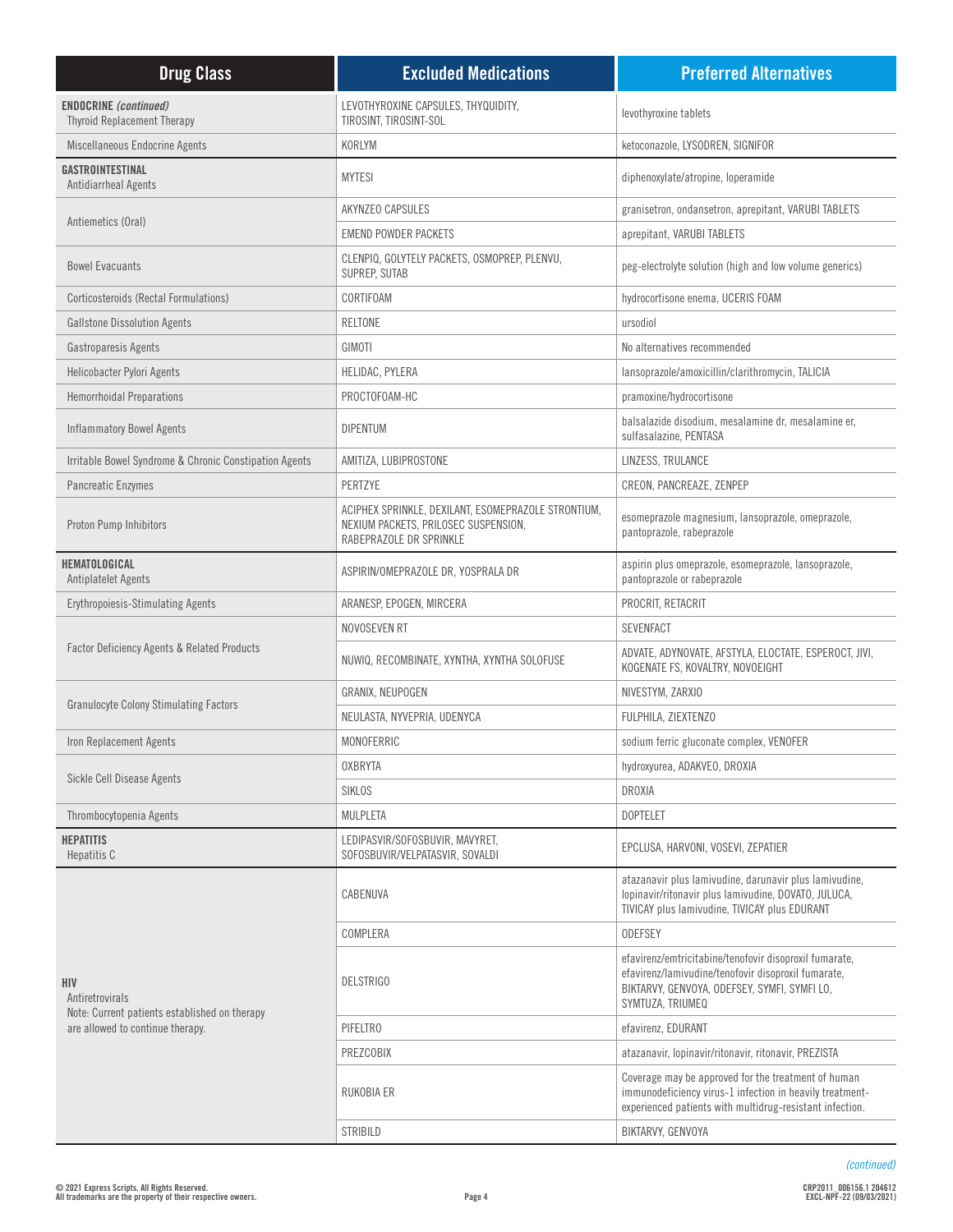| <b>Drug Class</b>                                                    | <b>Excluded Medications</b>                                                      | <b>Preferred Alternatives</b>                                                                       |
|----------------------------------------------------------------------|----------------------------------------------------------------------------------|-----------------------------------------------------------------------------------------------------|
| MUSCULOSKELETAL & RHEUMATOLOGY<br>Gout Therapy                       | <b>COLCHICINE CAPSULES</b>                                                       | colchicine tablets, MITIGARE                                                                        |
|                                                                      | DICLOFENAC 35 MG CAPSULES,<br>INDOMETHACIN 20 MG CAPSULES, KETOROLAC NASAL SPRAY | diclofenac, etodolac, ibuprofen, indomethacin,<br>meloxicam, nabumetone, naproxen, piroxicam        |
|                                                                      | FENOPROFEN CAPSULES, FENORTHO, NALFON CAPSULES                                   | fenoprofen calcium tablets, etodolac, flurbiprofen, ibuprofen,<br>ketoprofen, meloxicam, nabumetone |
| Nonsteroidal Anti-Inflammatory Drugs (NSAIDs)                        | <b>RELAFENDS</b>                                                                 | nabumetone, etodolac, flurbiprofen, ibuprofen, ketoprofen,<br>meloxicam, oxaprozin                  |
|                                                                      | <b>TIVORBEX</b>                                                                  | etodolac, flurbiprofen, ibuprofen, indomethacin, ketoprofen,<br>meloxicam, nabumetone               |
|                                                                      | ZIPSOR, ZORVOLEX                                                                 | diclofenac potassium, etodolac, flurbiprofen, ibuprofen,<br>ketoprofen, meloxicam, nabumetone       |
| Topical Nonsteroidal Anti-Inflammatory Drugs (NSAIDs)                | DICLOFENAC EPOLAMINE PATCHES, PENNSAID                                           | diclofenac sodium topical,<br>FLECTOR PATCHES, LICART PATCHES                                       |
| <b>OBSTETRICAL &amp; GYNECOLOGICAL</b><br><b>Combination Patches</b> | <b>CLIMARA PRO</b>                                                               | COMBIPATCH                                                                                          |
|                                                                      | ANNOVERA, BALCOLTRA, LO LOESTRIN FE, NATAZIA,<br>NEXTSTELLIS, TWIRLA, TYBLUME    | generic oral, patch and ring contraceptives                                                         |
| Contraceptives                                                       | PHEXXI                                                                           | Barrier methods of contraception, such as condoms,<br>diaphragms, spermicides or sponges.           |
|                                                                      | <b>SLYND</b>                                                                     | generic progestin-only oral contraceptives                                                          |
|                                                                      | ESTRING, IMVEXXY, INTRAROSA, OSPHENA                                             | estradiol cream, estradiol vaginal tablets, PREMARIN CREAM                                          |
| Estrogen & Estrogen Modifiers for Vaginal Symptoms                   | <b>FEMRING</b>                                                                   | estradiol cream, estradiol patches, estradiol tablets,<br>estradiol vaginal tablets, PREMARIN CREAM |
| Estrogen/Progestin Combinations (Oral)                               | BIJUVA, PREMPHASE, PREMPRO                                                       | estradiol/norethindrone acetate,<br>ethinyl estradiol/norethindrone acetate                         |
| Estrogens (Oral)                                                     | MENEST, PREMARIN TABLETS                                                         | estradiol tablets                                                                                   |
| Human Chorionic Gonadotropin‡                                        | PREGNYL                                                                          | NOVAREL, OVIDREL                                                                                    |
| <b>Ovulatory Stimulants (Follitropins)</b>                           | <b>FOLLISTIM AQ</b>                                                              | GONAL-F, GONAL-F RFF, GONAL-F RFF REDI-JECT                                                         |
| Prenatal Vitamins                                                    | PREGENNA, TRINAZ                                                                 | generic prenatal vitamins                                                                           |
| <b>Topical Estrogen Agents</b>                                       | DIVIGEL, ELESTRIN, ESTROGEL, EVAMIST                                             | estradiol patches                                                                                   |
| Vaginal Progesterones                                                | CRINONE 4%                                                                       | medroxyprogesterone, megestrol, norethindrone, progesterone                                         |
|                                                                      | CRINONE 8%                                                                       | ENDOMETRIN                                                                                          |
| ONCOLOGY<br>Acute Myeloid Leukemia (AML) Agents                      | ONUREG                                                                           | azacitidine, decitabine                                                                             |
| Bevacizumab-Containing Agents                                        | AVASTIN                                                                          | MVASI, ZIRABEV                                                                                      |
| <b>Breast Cancer Agents</b>                                          | KISQALI, KISQALI FEMARA CO-PACK, PIQRAY                                          | IBRANCE, VERZENIO                                                                                   |
| <b>Multiple Myeloma Agents</b>                                       | BLENREP. XPOVIO                                                                  | DARZALEX, KYPROLIS, NINLARO, POMALYST, REVLIMID,<br>THALOMID, VELCADE                               |
| Myelodysplastic Syndrome Agents                                      | INQOVI                                                                           | decitabine                                                                                          |
| Myelofibrosis Agents                                                 | <b>INREBIC</b>                                                                   | <b>JAKAFI</b>                                                                                       |
| Non-Small Cell Lung Cancer Agents                                    | <b>TEPMETKO</b>                                                                  | <b>TABRECTA</b>                                                                                     |
| <b>Prostate Cancer Agents</b>                                        | TRELSTAR                                                                         | ELIGARD, FIRMAGON                                                                                   |
| <b>Renal Cell Cancer Agents</b>                                      | FOTIVDA                                                                          | everolimus, CABOMETYX, INLYTA, LENVIMA, NEXAVAR,<br>SUTENT, VOTRIENT                                |
| Rituximab-Containing Agents                                          | RIABNI, RITUXAN, RITUXAN HYCELA, TRUXIMA                                         | <b>RUXIENCE</b>                                                                                     |
| <b>Trastuzumab-Containing Agents</b>                                 | HERCEPTIN, HERCEPTIN HYLECTA, HERZUMA, OGIVRI,<br>ONTRUZANT                      | KANJINTI, TRAZIMERA                                                                                 |
|                                                                      | PHESGO                                                                           | PERJETA plus KANJINTI or TRAZIMERA                                                                  |

*‡ Please note that product placement is subject to change throughout the year based upon changes in market dynamics.*

*(continued)*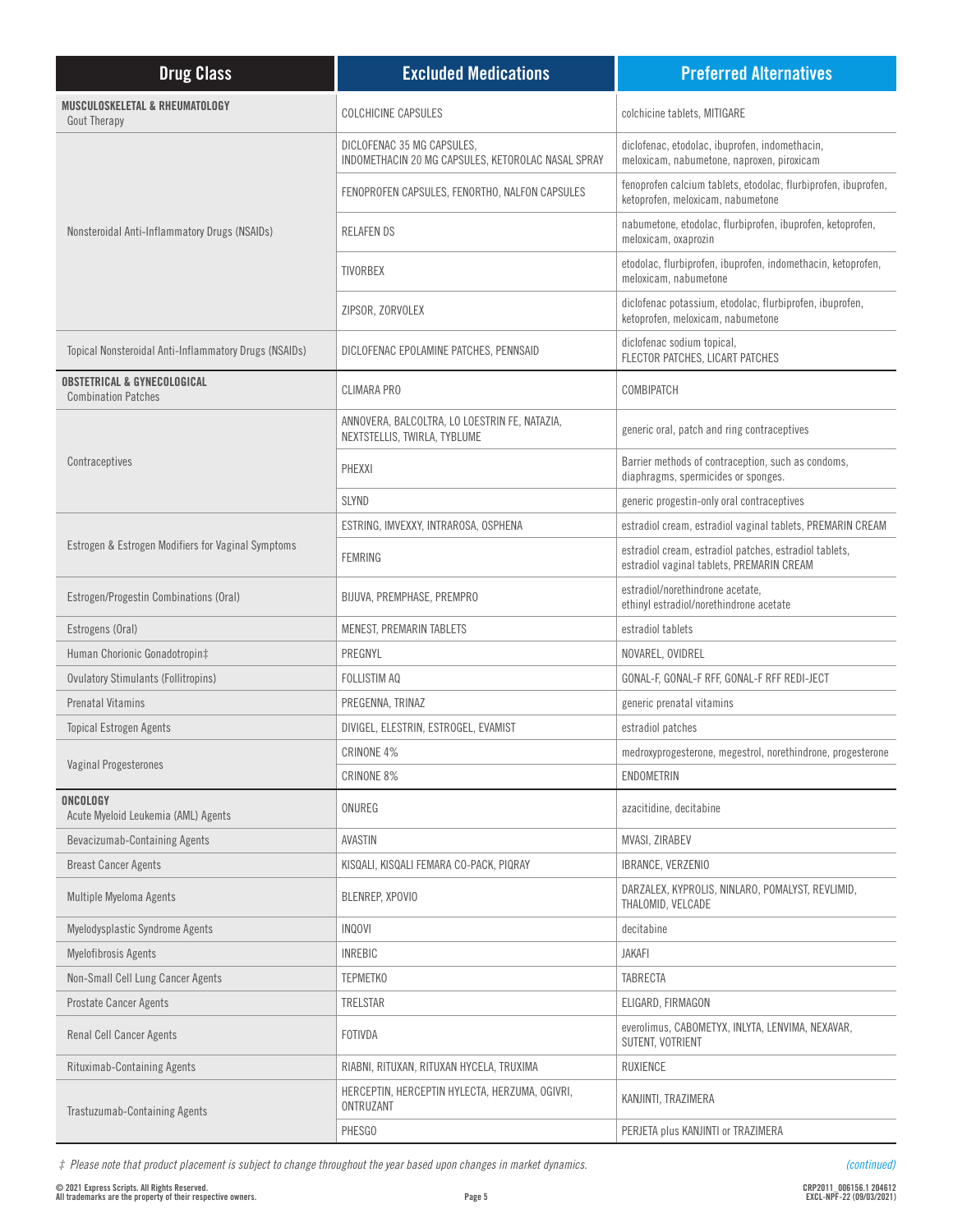| <b>Drug Class</b>                                                                   | <b>Excluded Medications</b>                                                                                                               | <b>Preferred Alternatives</b>                                                                                                                                                                                                                                                                                                                                    |
|-------------------------------------------------------------------------------------|-------------------------------------------------------------------------------------------------------------------------------------------|------------------------------------------------------------------------------------------------------------------------------------------------------------------------------------------------------------------------------------------------------------------------------------------------------------------------------------------------------------------|
| <b>ONCOLOGY</b> (continued)<br><b>Tyrosine Kinase Inhibitors</b>                    | QINLOCK                                                                                                                                   | imatinib, NEXAVAR, SPRYCEL, STIVARGA, SUTENT, TASIGNA,<br><b>VOTRIENT</b>                                                                                                                                                                                                                                                                                        |
| <b>OPHTHALMIC</b><br>Antiglaucoma Agents (Beta-Adrenergic Blockers)                 | <b>BETIMOL</b>                                                                                                                            | timolol drops, betaxolol drops, levobunolol drops                                                                                                                                                                                                                                                                                                                |
| Antiglaucoma Agents (Other)                                                         | RHOPRESSA, ROCKLATAN                                                                                                                      | betaxolol drops, bimatoprost drops,<br>dorzolamide/timolol drops, latanoprost drops,<br>levobunolol drops, timolol drops, travoprost drops                                                                                                                                                                                                                       |
| Antiglaucoma Agents (Ophthalmic Prostaglandins)                                     | DURYSTA, XELPROS, ZIOPTAN                                                                                                                 | bimatoprost drops, latanoprost drops, travoprost drops                                                                                                                                                                                                                                                                                                           |
| <b>Blepharoptosis Agents</b>                                                        | <b>UPNEEQ</b>                                                                                                                             | No alternatives recommended                                                                                                                                                                                                                                                                                                                                      |
| Ophthalmic Agents - Other                                                           | <b>CYSTADROPS</b>                                                                                                                         | CYSTARAN                                                                                                                                                                                                                                                                                                                                                         |
| Ophthalmic Anti-Allergic                                                            | ALOCRIL, ALOMIDE, ALREX, LASTACAFT, PAZEO, ZERVIATE                                                                                       | azelastine drops, bepotastine drops, cromolyn drops,<br>epinastine drops, olopatadine drops                                                                                                                                                                                                                                                                      |
| Ophthalmic Anti-Inflammatory                                                        | FLAREX, FML FORTE, FML S.O.P., MAXIDEX, PRED MILD                                                                                         | dexamethasone drops, fluorometholone drops,<br>loteprednol drops, prednisolone drops                                                                                                                                                                                                                                                                             |
| <b>Ophthalmic Combinations</b>                                                      | TOBRADEX ST, ZYLET                                                                                                                        | tobramycin/dexamethasone drops                                                                                                                                                                                                                                                                                                                                   |
| Ophthalmic Non-Steroidal Anti-Inflammatory Drugs<br>(NSAID <sub>s</sub> )           | ACUVAIL, BROMSITE, NEVANAC                                                                                                                | bromfenac drops, diclofenac drops, ketorolac drops                                                                                                                                                                                                                                                                                                               |
| Ophthalmic Quinolone Antibiotics                                                    | BESIVANCE, CILOXAN OINTMENT                                                                                                               | ciprofloxacin drops, gatifloxacin drops, levofloxacin drops,<br>moxifloxacin drops, ofloxacin drops                                                                                                                                                                                                                                                              |
| <b>OSTEOARTHRITIS</b><br><b>Hyaluronic Acid Derivatives</b>                         | DUROLANE, GEL-ONE, GELSYN-3, GENVISC 850, HYALGAN,<br>HYMOVIS, SUPARTZ FX, SYNVISC, SYNVISC-ONE, TRILURON,<br>TRIVISC, VISCO-3            | EUFLEXXA, MONOVISC, ORTHOVISC                                                                                                                                                                                                                                                                                                                                    |
| <b>RENAL</b><br>Nephropathic Cystinosis Agents                                      | PROCYSBI                                                                                                                                  | CYSTAGON                                                                                                                                                                                                                                                                                                                                                         |
| Nocturnal Polyuria Agents                                                           | <b>NOCTIVA</b>                                                                                                                            | desmopressin tablets                                                                                                                                                                                                                                                                                                                                             |
| Overactive Bladder Agents                                                           | <b>VESICARE LS</b>                                                                                                                        | oxybutynin, oxybutynin er                                                                                                                                                                                                                                                                                                                                        |
| <b>Phosphate Binders</b>                                                            | <b>FOSRENOL POWDER PACKETS</b>                                                                                                            | lanthanum, sevelamer carbonate, sevelamer hcl,<br>PHOSLYRA, VELPHORO                                                                                                                                                                                                                                                                                             |
| <b>RESPIRATORY</b><br>Alpha, Proteinase Inhibitors                                  | ARALAST NP, GLASSIA                                                                                                                       | PROLASTIN C, ZEMAIRA                                                                                                                                                                                                                                                                                                                                             |
| Epinephrine Auto-Injector Systems                                                   | AUVI-Q, EPINEPHRINE AUTO-INJECTOR (BY A-S MEDICATION,<br>AMNEAL PHARMA, AVKARE)                                                           | epinephrine auto-injector (by Mylan, Teva),<br>EPIPEN, EPIPEN JR                                                                                                                                                                                                                                                                                                 |
| Immunological Agents for Asthma                                                     | CINQAIR                                                                                                                                   | DUPIXENT, FASENRA, NUCALA                                                                                                                                                                                                                                                                                                                                        |
| Long-Acting Beta Agonist Inhalers                                                   | STRIVERDI RESPIMAT                                                                                                                        | <b>SEREVENT DISKUS</b>                                                                                                                                                                                                                                                                                                                                           |
| Long-Acting Muscarinic Antagonist Inhalers                                          | <b>TUDORZA PRESSAIR</b>                                                                                                                   | INCRUSE ELLIPTA, SPIRIVA HANDIHALER, SPIRIVA RESPIMAT                                                                                                                                                                                                                                                                                                            |
| Long-Acting Muscarinic Antagonist/<br>Long-Acting Beta-Agonist Combination Inhalers | <b>DUAKLIR PRESSAIR</b>                                                                                                                   | ANORO ELLIPTA, BEVESPI AEROSPHERE, STIOLTO RESPIMAT                                                                                                                                                                                                                                                                                                              |
| <b>Pulmonary Anti-Inflammatory Inhalers</b>                                         | ARMONAIR DIGIHALER, PULMICORT FLEXHALER                                                                                                   | ARNUITY ELLIPTA, ASMANEX HFA, ASMANEX TWISTHALER,<br>FLOVENT DISKUS, FLOVENT HFA, QVAR REDIHALER                                                                                                                                                                                                                                                                 |
| Pulmonary Anti-Inflammatory/<br><b>Beta-Agonist Combination Inhalers</b>            | AIRDUO DIGIHALER, AIRDUO RESPICLICK,<br>BUDESONIDE/FORMOTEROL,<br>FLUTICASONE/SALMETEROL (BY A-S MEDICATION, TEVA)                        | fluticasone/salmeterol (by Hikma, Prasco, Proficient Rx),<br>ADVAIR HFA, BREO ELLIPTA, DULERA, SYMBICORT                                                                                                                                                                                                                                                         |
| Respiratory Agents - Other                                                          | DALIRESP                                                                                                                                  | fluticasone/salmeterol (by Hikma, Prasco, Proficient Rx),<br>ADVAIR HFA, ANORO ELLIPTA, ARNUITY ELLIPTA,<br>ASMANEX HFA, ASMANEX TWISTHALER, BEVESPI AEROSPHERE,<br>BREO ELLIPTA, DULERA, FLOVENT DISKUS, FLOVENT HFA,<br>INCRUSE ELLIPTA, PERFOROMIST, QVAR REDIHALER,<br>SEREVENT DISKUS, SPIRIVA HANDIHALER, SPIRIVA RESPIMAT,<br>STIOLTO RESPIMAT, SYMBICORT |
| Short-Acting Beta <sub>2</sub> -Agonist Inhalers                                    | ALBUTEROL SULFATE HFA (BY A-S MEDICATION, PRASCO),<br>LEVALBUTEROL HFA, PROAIR DIGIHALER, PROAIR RESPICLICK,<br>VENTOLIN HFA, XOPENEX HFA | albuterol sulfate hfa (by Bryant Ranch, Cipla, Civica, Lupin,<br>Par, Perrigo, Proficient Rx, Sandoz & Teva)                                                                                                                                                                                                                                                     |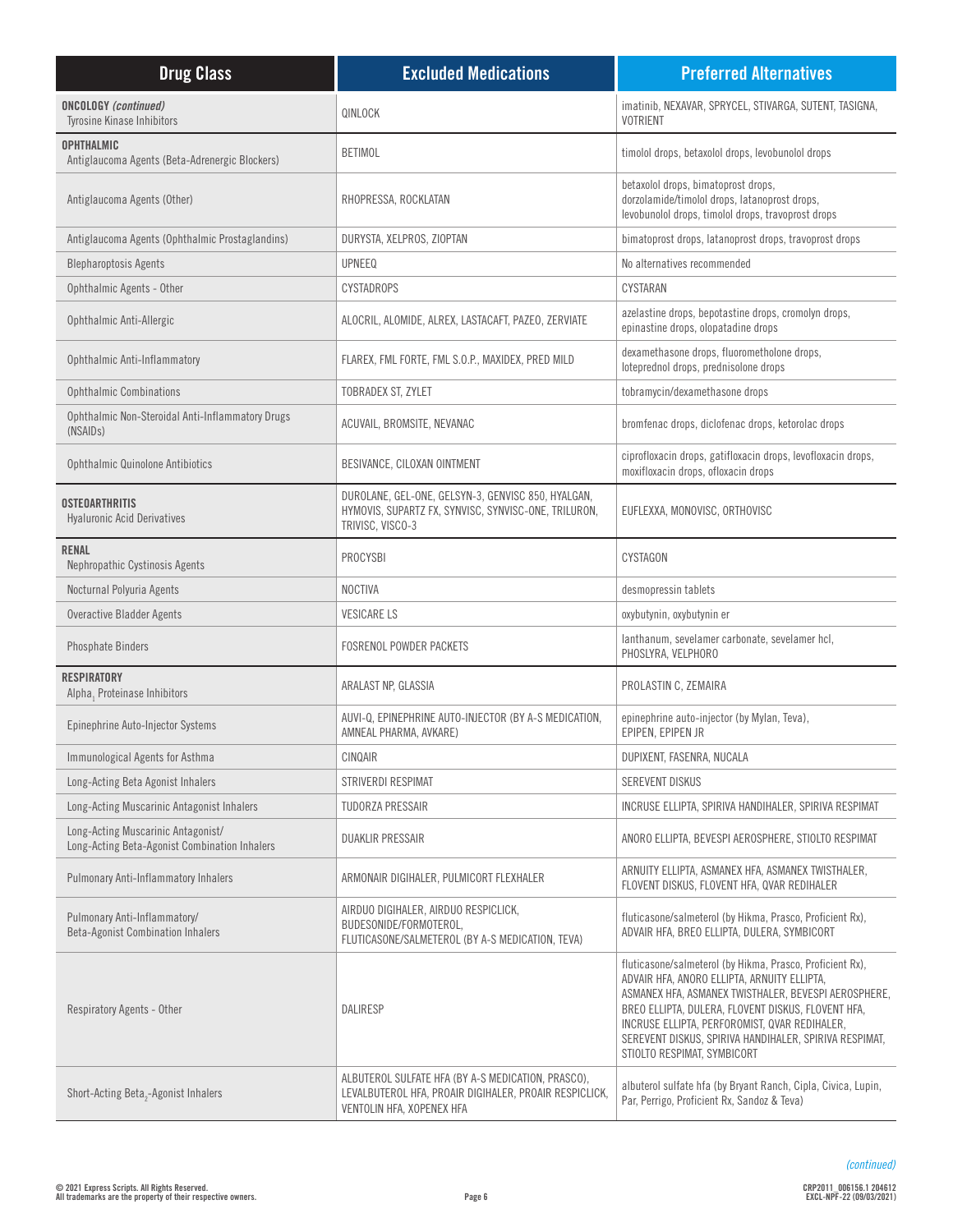| <b>Drug Class</b>                                                  | <b>Excluded Medications</b> | <b>Preferred Alternatives</b>                                                              |
|--------------------------------------------------------------------|-----------------------------|--------------------------------------------------------------------------------------------|
| <b>MISCELLANEOUS AGENTS</b><br>Allergen Immunotherapy              | PALFORZIA                   | No alternatives recommended                                                                |
| Gaucher Disease Agents                                             | ELELYSO, VPRIV              | CEREZYME                                                                                   |
| Glucocorticoids                                                    | ALKINDI SPRINKLE            | hydrocortisone tablets                                                                     |
|                                                                    | <b>HEMADY</b>               | dexamethasone tablets                                                                      |
| Hereditary Angioedema                                              | <b>BERINERT</b>             | CINRYZE, RUCONEST                                                                          |
|                                                                    | CUTAQUIG                    | SC: GAMMAGARD LIQUID, GAMUNEX-C, XEMBIFY                                                   |
| Immune Globulins                                                   | GAMMAKED                    | IV: GAMMAGARD LIQUID, GAMMAGARD S-D, GAMUNEX-C<br>SC: GAMMAGARD LIQUID, GAMUNEX-C, XEMBIFY |
|                                                                    | <b>HIZENTRA</b>             | <b>SC: XEMBIFY</b>                                                                         |
|                                                                    | <b>ENVARSUS XR</b>          | tacrolimus                                                                                 |
| Immunosuppressant Agents                                           | <b>LUPKYNIS</b>             | mycophenolate mofetil plus systemic corticosteroid                                         |
|                                                                    | OTREXUP, REDITREX           | methotrexate injection, RASUVO                                                             |
|                                                                    | <b>XATMEP</b>               | methotrexate                                                                               |
| <b>Infused TNF Antagonists</b>                                     | AVSOLA, REMICADE, RENFLEXIS | <b>INFLECTRA</b>                                                                           |
| Neuromyelitis Optica Spectrum Disorder Agents                      | UPLIZNA                     | <b>ENSPRYNG</b>                                                                            |
| Osteoporosis - Bone Modifiers                                      | EVENITY, PROLIA             | alendronate, ibandronate, risedronate, zoledronic acid,<br>FORTEO, TYMLOS                  |
| Polyneuropathy of Hereditary<br>Transthyretin-Mediated Amyloidosis | <b>ONPATTRO</b>             | <b>TEGSEDI</b>                                                                             |
| Potassium Binders                                                  | <b>VELTASSA</b>             | LOKELMA                                                                                    |

## **Indication Based Management**

| <b>Drug Class</b>                                    | <b>Excluded Medications</b>                                                                                                                                                                                                                                                                                                                                                                  | <b>Preferred Alternatives</b>                                                                                                                                                                                                                                                                                                           |
|------------------------------------------------------|----------------------------------------------------------------------------------------------------------------------------------------------------------------------------------------------------------------------------------------------------------------------------------------------------------------------------------------------------------------------------------------------|-----------------------------------------------------------------------------------------------------------------------------------------------------------------------------------------------------------------------------------------------------------------------------------------------------------------------------------------|
| Spinal Conditions (nr-axSpA)                         | COSENTYX                                                                                                                                                                                                                                                                                                                                                                                     | TALTZ. CIMZIA                                                                                                                                                                                                                                                                                                                           |
| Inflammatory Conditions‡ where COSENTYX is indicated | COSENTYX                                                                                                                                                                                                                                                                                                                                                                                     | TALTZ, ENBREL, HUMIRA, OTEZLA, SKYRIZI, STELARA SC,<br>TREMFYA, XELJANZ, XELJANZ XR                                                                                                                                                                                                                                                     |
| <b>Drug Class</b>                                    | <b>Nonpreferred Medications</b>                                                                                                                                                                                                                                                                                                                                                              | <b>Preferred Alternatives</b>                                                                                                                                                                                                                                                                                                           |
| Inflammatory Conditions‡                             | All other Brand Name medications for Inflammatory<br>Conditions are Nonpreferred. Approval may be granted<br>following a coverage review. A trial of one or more Preferred<br>medications is required prior to initiating therapy with a<br>Nonpreferred medication. A formulary exception may be<br>granted for a patient already established on therapy with a<br>Nonpreferred medication. | Preferred: ENBREL, HUMIRA, OTEZLA, RINVOQ ER, SKYRIZI,<br>STELARA SC, TALTZ, TREMFYA, XELJANZ, XELJANZ XR<br>Preferred after Step through HUMIRA: ACTEMRA<br>ULCERATIVE COLITIS ONLY Preferred after Step through<br>HUMIRA: SIMPONI 100 MG, XELJANZ, XELJANZ XR<br>ULCERATIVE COLITIS ONLY Step through HUMIRA and<br>STELARA: ZEPOSIA |

*‡ Please note that product placement for treatment of Inflammatory Conditions in the Inflammatory Conditions Care Value (ICCV) Program are subject to change throughout the year based upon changes in market dynamics, new indications for existing products, biosimilar and new product launches.*